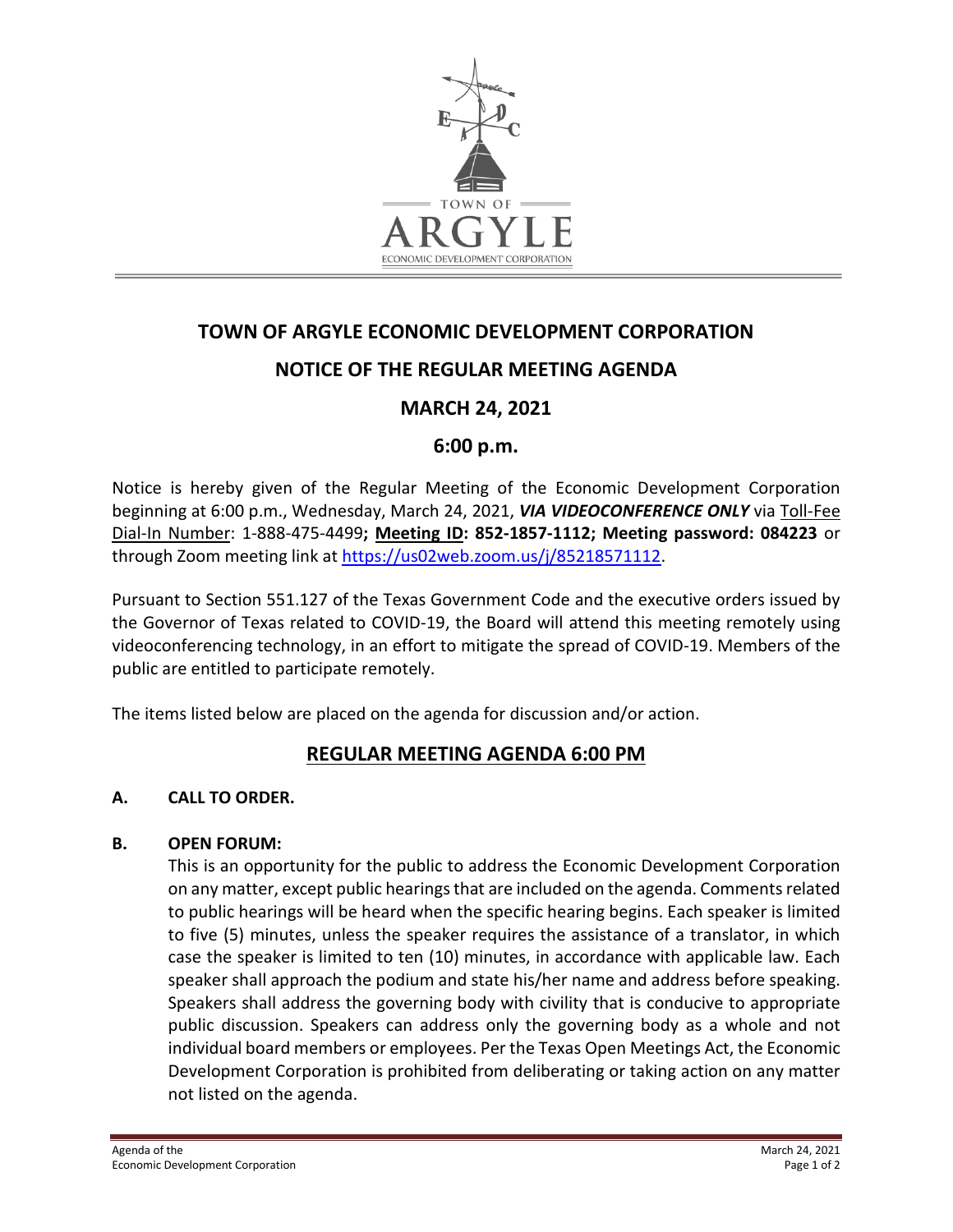# **C. APPROVAL OF THE MINUTES OF THE OCTOBER 14, 2020 REGULAR MEETING.**

# **D. NEW BUSINESS.**

1. Consider approval of a resolution of the Argyle Economic Development Corporation recommending dissolution of the Corporation; approving a Dissolution Plan; authorizing the preparation and execution of all documents necessary to dissolve the Corporation; and providing an effective date.

# **E. ADJOURNMENT**

# **CERTIFICATION**

I hereby certify that the above notice was posted in the bulletin board at Argyle Town Hall, 308 Denton Street, Argyle, Texas, by 5:00 pm on March 17, 2021.

\_\_\_\_\_\_\_\_\_\_\_\_\_\_\_\_\_\_\_\_\_\_\_\_\_\_\_\_\_\_\_\_\_\_\_\_\_\_\_\_\_\_\_\_\_\_\_\_

Erika, Town Secretary

**NOTE:** If, during the course of the meeting, any discussion of any item on the agenda should be held in a closed meeting, the Council will conduct a closed meeting in accordance with the Texas Open Meetings Act, Texas Government Code, Chapter 551, Subchapters D and E.

*Persons with disabilities who plan to attend this public meeting and who may need auxiliary aid or services are requested to contact the Argyle Town Hall 48 hours in advance, at 940-464-7273, and reasonable accommodations will be made for assistance.*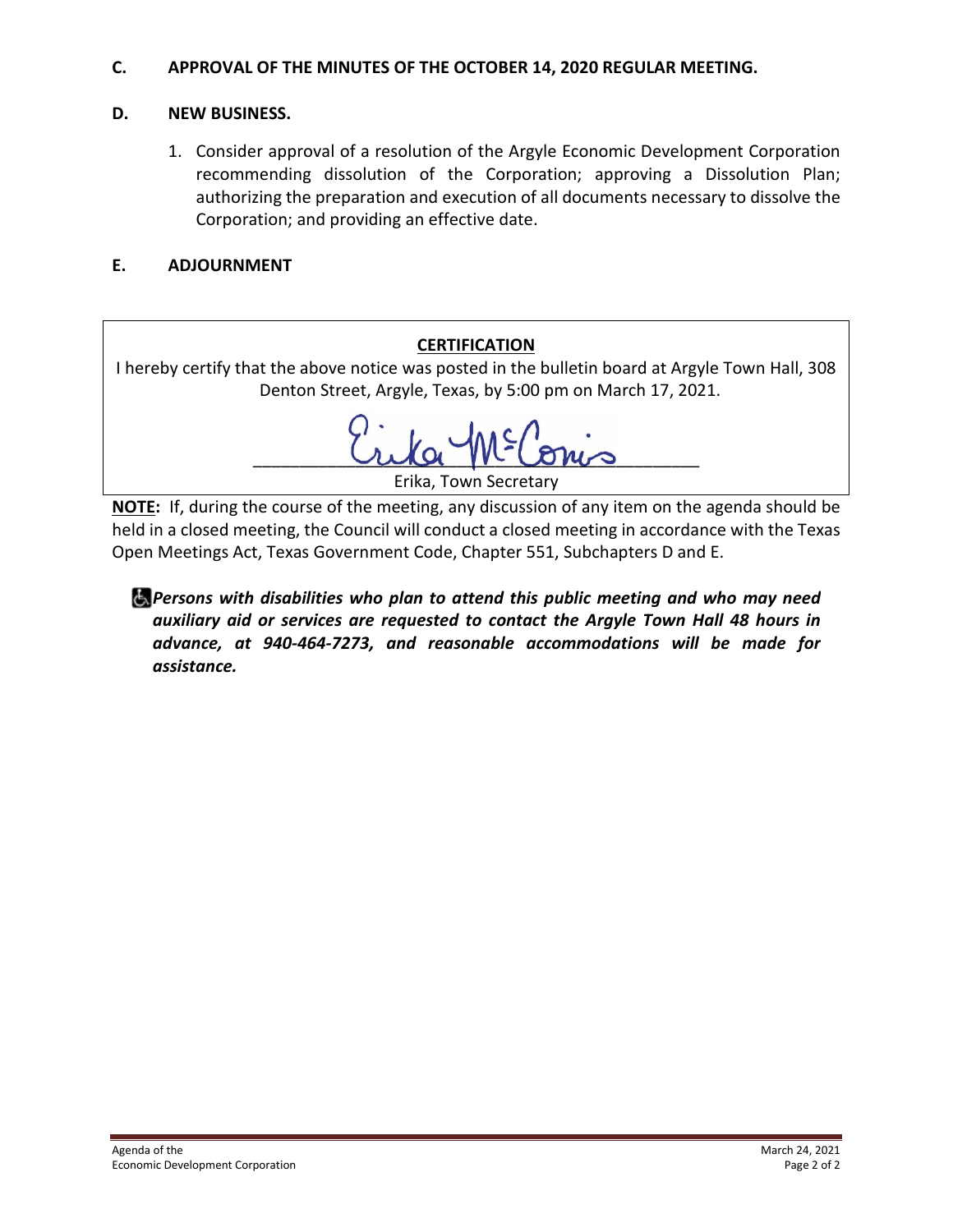#### **MINUTES OF THE REGULAR MEETING ARGYLE ECONOMIC DEVELOPMENT CORPORATION Wednesday, October 14, 2020**

The regular meeting of the Argyle Economic Development Corporation was held on Wednesday, October 14, 2020, at 6:00 p.m., virtually through Zoom. This was an OPEN MEETING, open to the public, subject to the open meeting laws of the State of Texas and, as required by law, was hereby posted on October 9, 2020, at Argyle Town Hall, giving notice of time, date, place, and agenda thereof.

#### **BOARD OF DIRECTORS PRESENT: BOARD OF DIRECTORS ABSENT:**

Ritchie Deffenbaugh, President Brandon Moore, Vice-President Sherri Myers, Secretary Chris Rosprim, Treasurer Darrell Halk Zach Scheer Craig Ray

#### **ADVISORY BOARD MEMBERS PRESENT: ADVISORY BOARD MEMBERS ABSENT:**

Robin Massey

#### **STAFF PRESENT:**

Rich Olson, Town Administrator David Hawkins, Director of Community Development Haley Pittman, Marketing Specialist

#### **EX OFFICIO MEMBERS PRESENT:**

Jason Gray, JDGray

#### **REGULAR MEETING AGENDA**

#### **A. CALL TO ORDER**

President Ritchie Deffenbaugh called the regular meeting to order at 6:04 p.m., noting a quorum was present.

#### **B. PLEDGE OF ALLEGIANCE – American Flag**

#### **C. PLEDGE OF ALLEGIANCE – Texas Flag - "Honor the Texas Flag; I pledge allegiance to thee Texas, one state, under God, one and indivisible".**

#### **D. OPEN FORUM:**

Pursuant to Section 551.007 of the Texas Government Code, any member of the public has the opportunity to address the Economic Development Corporation concerning any matter of public business or any posted agenda item; however, the Act prohibits the Economic Development Corporation from deliberating any issues not on the public agenda and such non-agenda issues may be referred to Town staff for research and any future action; all persons addressing are limited to five (5) minutes and subject to council adopted rules and limitations permitted by law.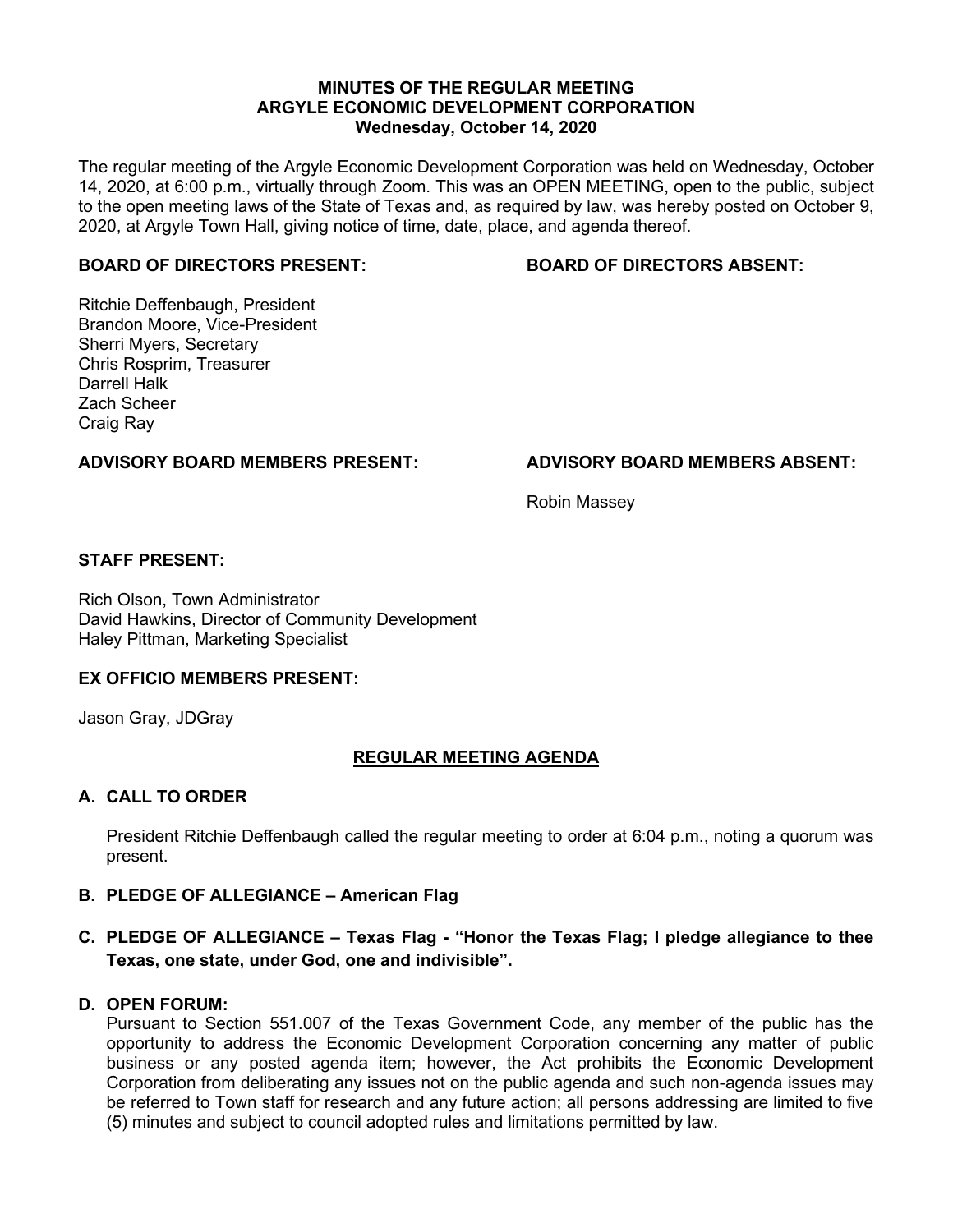No public comment was received.

#### **E. APPROVAL OF THE MINUTES OF THE SEPTEMBER 9, 2020 REGULAR MEETING.**

Mr. Rosprim motioned to approve the minutes of September 9, 2020 as written. Mr. Scheer seconded the motion. The motion carried unanimously 7-0.

#### **F. REVIEW OF FINANCIAL REPORTS.**

1. Review of the quarterly STARS (Sales Tax Analysis Reporting Service) and financial report.

Mr. Hawkins presented the latest financial report. No formal action was taken.

#### **G. OLD BUSINESS.**

1. Receive presentation from JD Gray Group, LLC on the final draft of the Argyle Strategic Plan and take appropriate action on the Argyle Strategic Plan.

Jason Gray presented the final draft of the Argyle Strategic Plan for consideration by the EDC> Discussion was held on target dates being too restrictive, and if there would be any additiona budget-related items due to the Strategic Plan.

Mr. Sheer motioned to recommend approval of the draft Argyle Strategic Plan as presented. Mr. Rosprim seconded the motion. The motion carried unanimously 7-0.

#### **H. NEW BUSINESS.**

1. None.

#### **I. UPDATES.**

- 1. Project Updates
	- i. EDsuite photography and website contracts
- 2. Current Development Updates
	- i. DRC Active Project List Updated 10.07.2020
- 3. Construction Projects
	- i. BPS JET, RapidMed, Skye Dental
- 4. Municipal Development District (MDD) election

#### **J. FUTURE AGENDA ITEMS.**

1. Next Regular EDC Meeting: TBD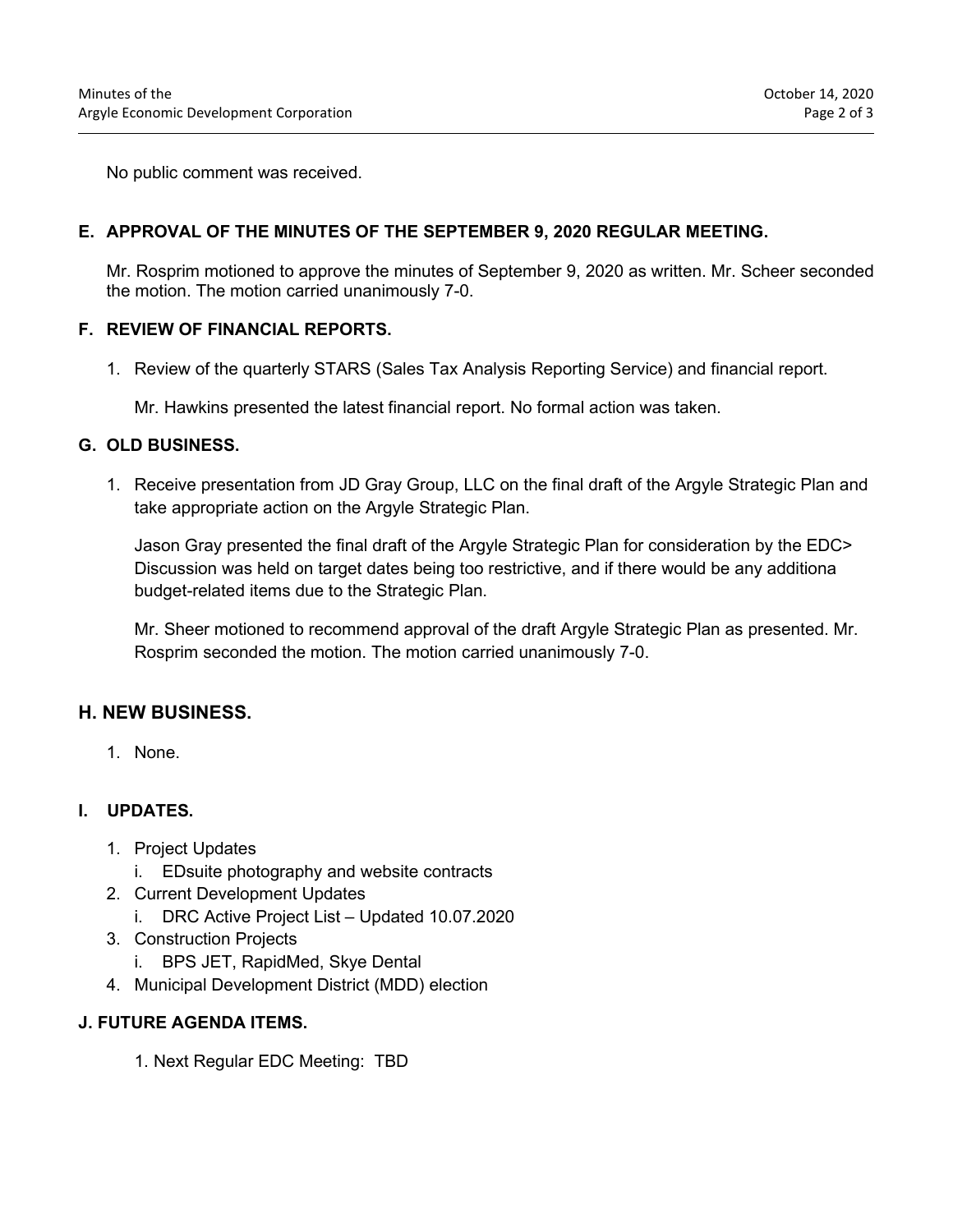#### **K. ADJOURNMENT.**

Mr. Deffenbaugh adjourned the meeting at 6:32 p.m.

**\_\_\_\_\_**

#### **APPROVED, this the 24th day of March, 2021.**

**ATTEST: APPROVED:**

**Rich Olson, Town Administration Ritchie Deffenbaugh, President**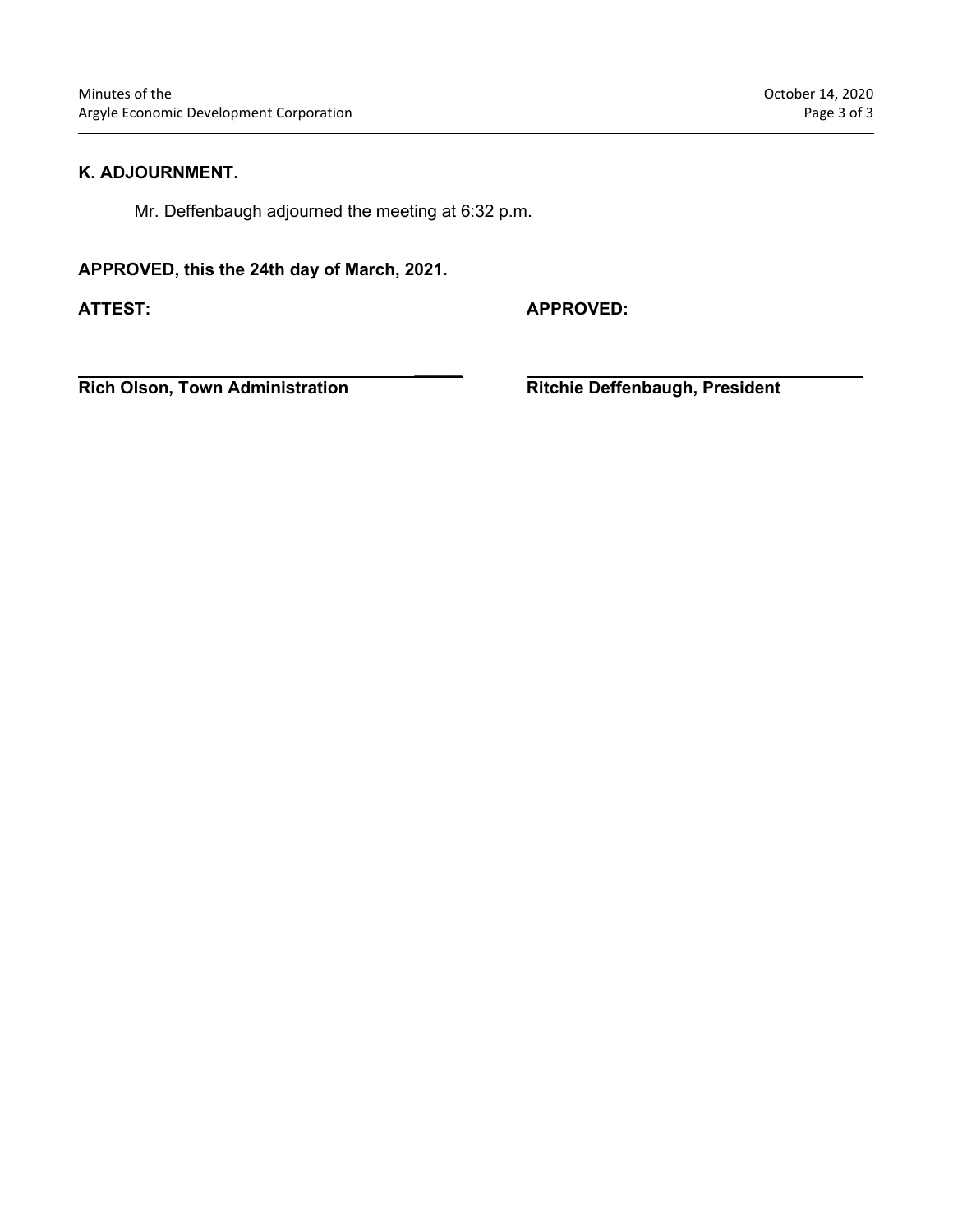

# **EDC BOARD DATA SHEET**



### **Agenda Item:**

Consider approval of a resolution of the Argyle Economic Development Corporation recommending dissolution of the Corporation; approving a Dissolution Plan; authorizing the preparation and execution of all documents necessary to dissolve the Corporation; and providing an effective date.

#### **Meeting Date:**

March 24, 2021

#### **Prepared by:**

Rich Olson, Town Administrator

#### **Background:**

On November 3, 2020, the citizens of the Town of Argyle and the Argyle ETJ voted to create a Municipal Development District (MDD), subject to the voters approval to dissolve and terminate the Argyle Economic Development Corporation. On November 3, 2020, the voters approved the dissolution of the Argyle EDC and the creation of the MDD.

The Town Council, at a Special Town Council meeting held on March 11, 2021, approved the MDD bylaws. Furthermore, on March 15, 2021, the Town Council appointed five individuals to serve on the MDD Board.

The EDC must now dissolve itself, in accordance with the results of the November 3, 2020, election. This can only be done by the EDC at an official board meeting. To accomplish this, the EDC must pass a resolution recommending dissolution of the Corporation and approval of a dissolution plan. That plan will then be presented to the Town Council for approval. I have attached a copy of the appropriate resolution and plan of dissolution of the Argyle EDC.

After the Town Council approves the dissolution plan, the EDC must send a notice to all claimants informing them that the Corporation is dissolving. All obligations owed to outside individuals or agencies must be paid. Any assets left after all debts have been paid are transferred to the Town of Argyle and deposited in the Town's General Fund account. All or a part of these funds will be transferred to the new MDD Board to further its mission. At the present time, the amount of fund balance in the EDC account is approximately \$1,725,292.17. This amount may change depending on any payments for outstanding obligations of the EDC. Staff is researching to make sure that all potential claimants have been identified.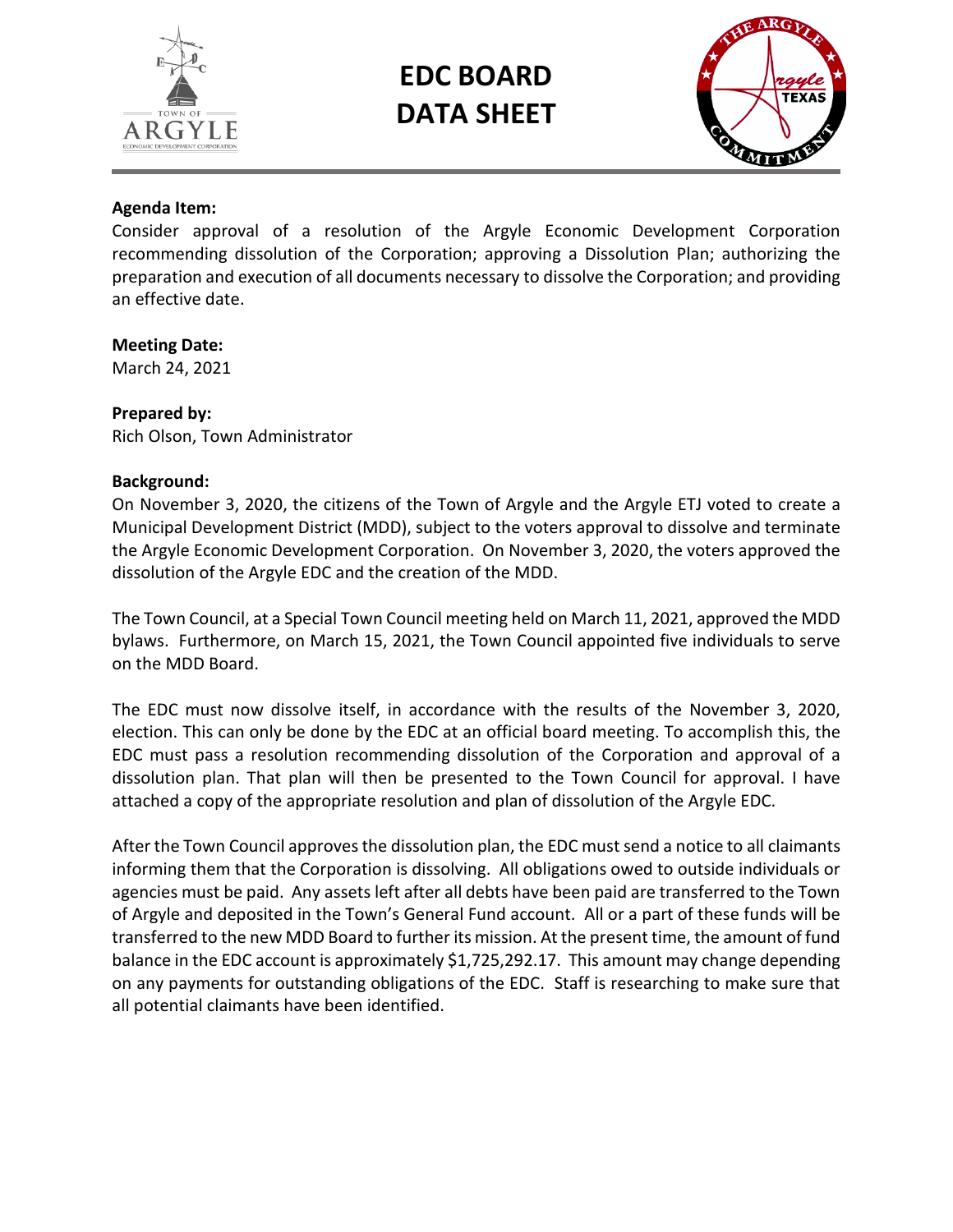

**EDC BOARD DATA SHEET**



After all obligations are paid and remaining assets transferred, the EDC must file the appropriate paperwork with the Texas Secretary of State office to offically dissolve the EDC. Once this has

Been completed, the EDC will no longer exist and the City will notify the Texas Comptroller that the EDC has been terminated.

The Board has not met since October 2020, and no official action has taken place since then. Three EDC Director's terms expired at the end of October. However, the EDC bylaws allow for a holdover of members serving on the Board in October to continue serving on the Board to approve this requested action.

**Requested Action:** Approve Resolution EDC-2021-01

**Attachments:** Resolution and Plan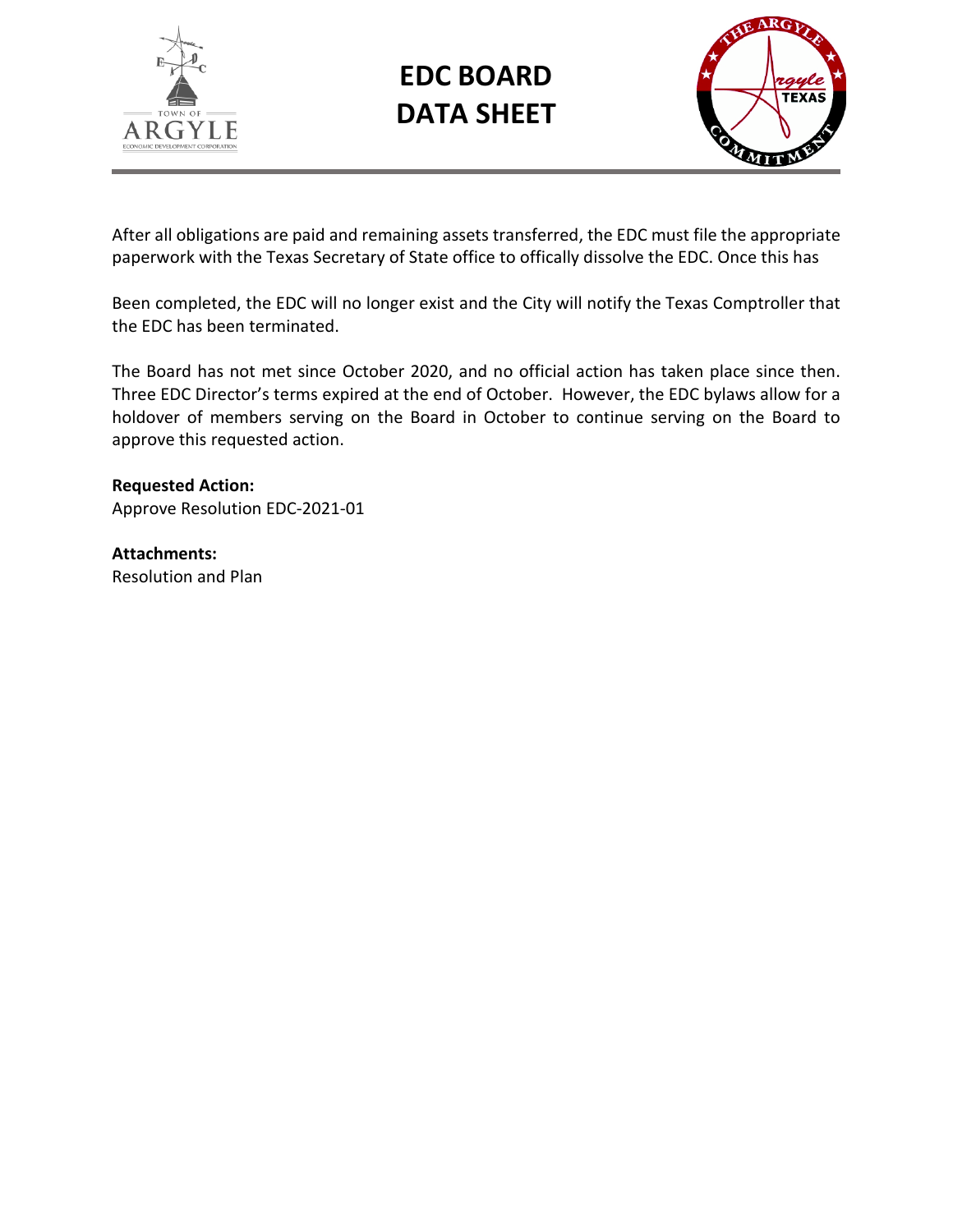**RESOLUTION NO. \_\_\_\_\_\_\_\_\_\_\_\_\_**

# **A RESOLUTION OF THE ARGYLE ECONOMIC DEVELOPMENT CORPORATION RECOMMENDING DISSOLUTION OF THE CORPORATION; APPROVING A DISSOLUTION PLAN; AUTHORIZING THE PREPARATION AND EXECUTION OF ALL DOCUMENTS NECESSARY TO DISSOLVE THE CORPORATION; AND PROVIDING AN EFFECTIVE DATE.**

**WHEREAS**, a special election was held in the Town of Argyle, Texas on November 3, 2020, at which time a proposition to authorize the termination of the Argyle Economic Development Corporation, ("Corporation"), subject to the creation of the Argyle Municipal Management District, was submitted to the duly qualified registered voters of the Town for their action thereon; and

**WHEREAS**, said election was duly and legally held in conformity with the election laws of the State of Texas, and the results of said election have been verified and returned by the proper judges and clerks; and

**WHEREAS**, a majority of the voters elected in favor of the abovementioned proposition; and

**WHEREAS**, considering the election results, the Board of Directors of the Corporation wish to dissolve the Corporation.

# **NOW, THEREFORE, BE IT RESOLVED BY THE BOARD OF DIRECTORS OF THE ARGYLE ECONOMIC DEVELOPMENT CORPORATION:**

**SECTION 1.** The foregoing recitals are findings are hereby adopted and incorporated by reference and made a part of this Resolution as if fully set forth herein.

**SECTION 2.** Pursuant to the voters' decision to authorize the termination of the Argyle Economic Development Corporation, ("Corporation"), subject to the creation of the Argyle Municipal Management District, the Corporation elects to wind-up and recommends dissolution of the Corporation to the Town Council.

**SECTION 3.** A plan of dissolution, attached hereto and incorporated herein as Exhibit "A," is adopted and approved.

**SECTION 4.** The Corporation, through its Executive Director and attorney, shall prepare all documents necessary to effectively terminate the Corporation, including, but not limited to a certificate of termination.

**SECTION 5.** The Corporation's Board President is authorized to execute all documents necessary to effectively terminate the Corporation, including, but not limited to a certificate of termination.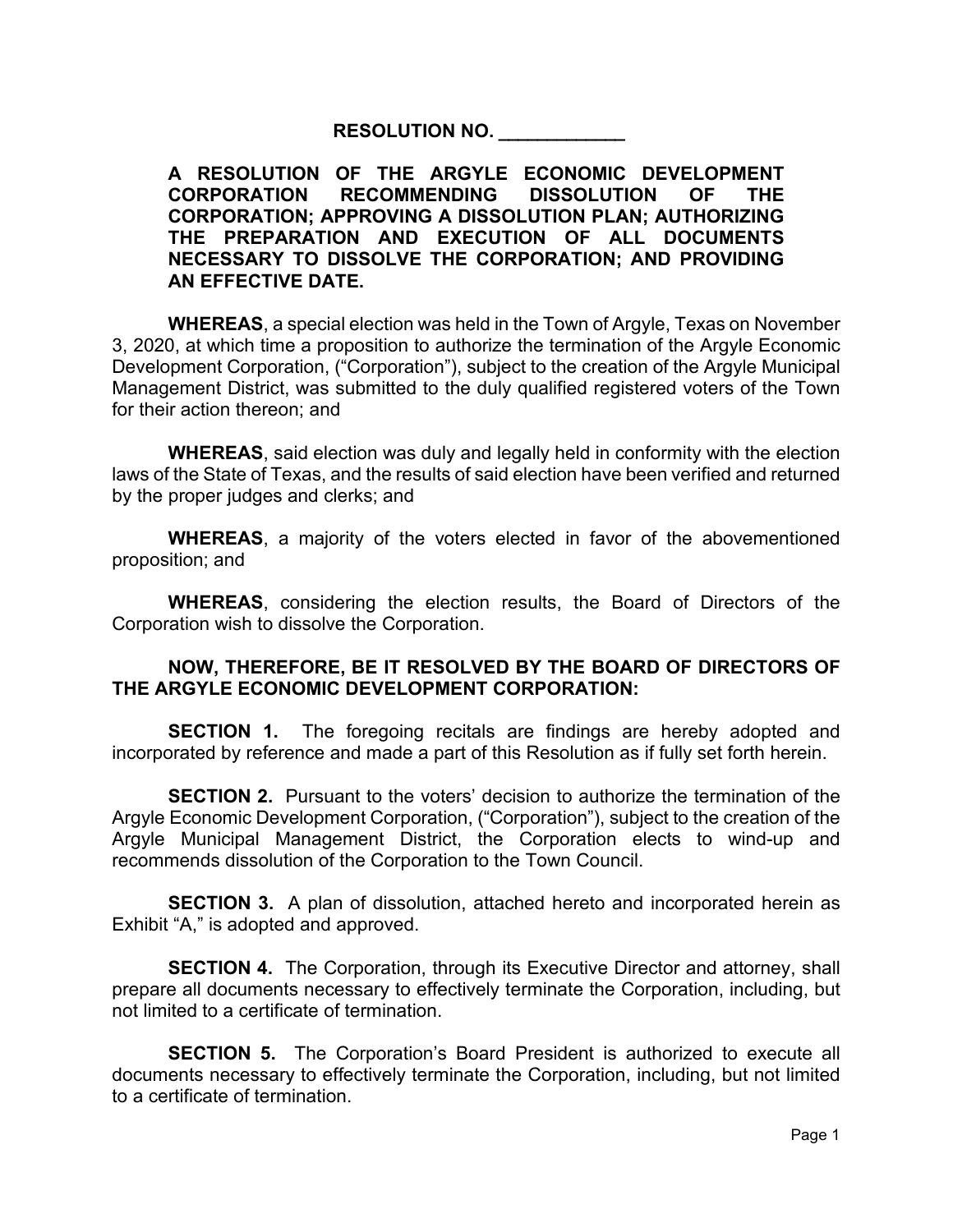**SECTION 6**. This Resolution shall take effect immediately upon its passage and approval.

**PASSED AND APPROVED BY THE on this the \_\_\_\_ day of \_\_\_\_\_\_\_\_\_\_\_\_\_\_\_, 2021.**

# **ARGYLE ECONOMIC DEVELOPMENT CORPORATION**

By: \_\_\_\_\_\_\_\_\_\_\_\_\_\_\_\_\_\_\_\_\_\_\_\_\_\_\_

\_\_\_\_\_\_\_\_\_\_\_\_, \_\_\_\_\_\_\_

**ATTEST:**

**APPROVED AS TO FORM:**

 $\overline{\phantom{a}}$  , where  $\overline{\phantom{a}}$ 

Patricia A. Adams, Town Attorney

\_\_\_\_\_\_\_\_\_\_\_\_\_\_\_\_\_\_\_\_\_\_\_\_\_\_\_\_\_\_\_\_\_\_\_

\_\_\_\_\_\_\_\_\_\_\_\_\_\_\_\_\_\_\_\_\_\_\_\_\_\_\_\_\_\_\_\_\_\_\_\_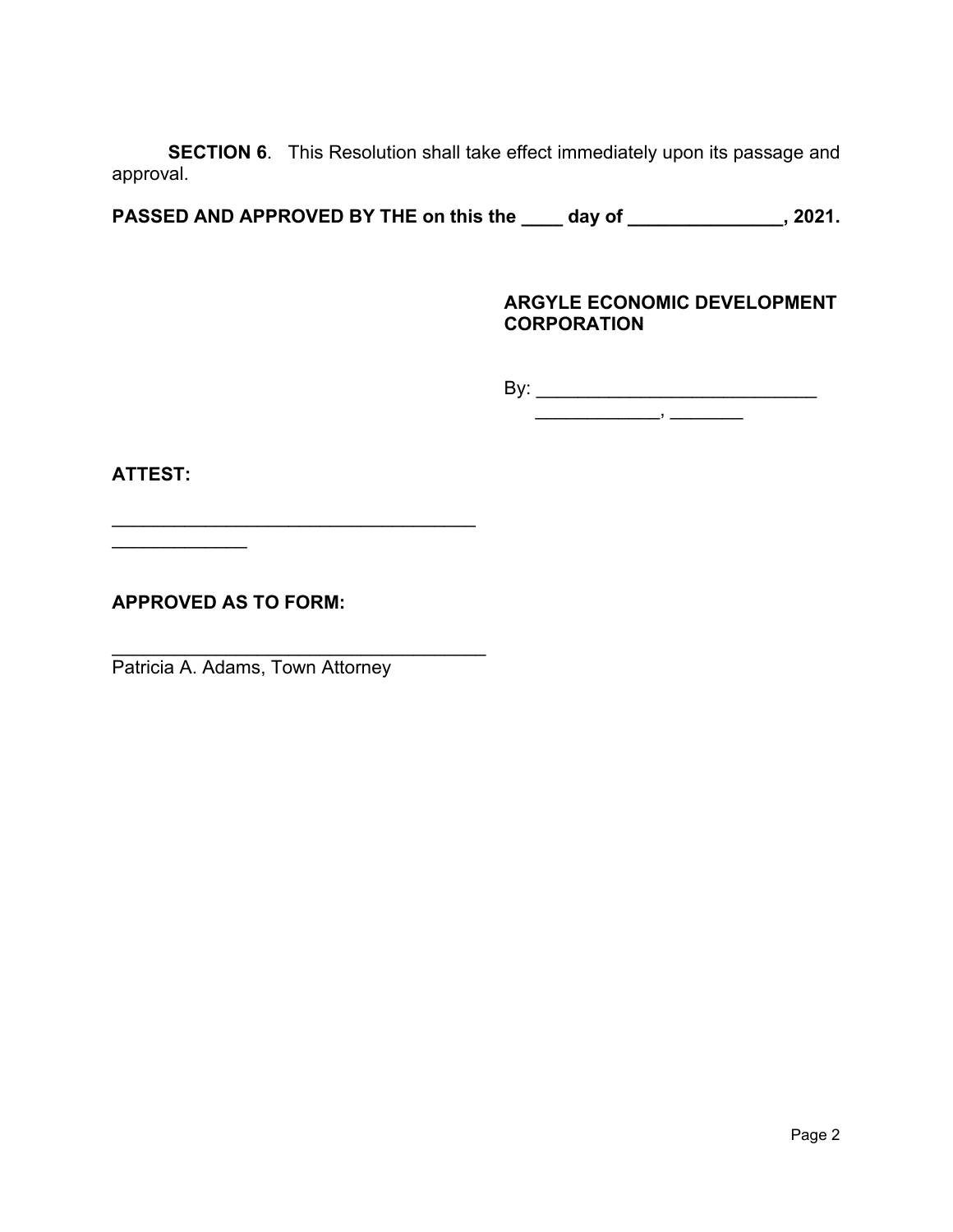Exhibit A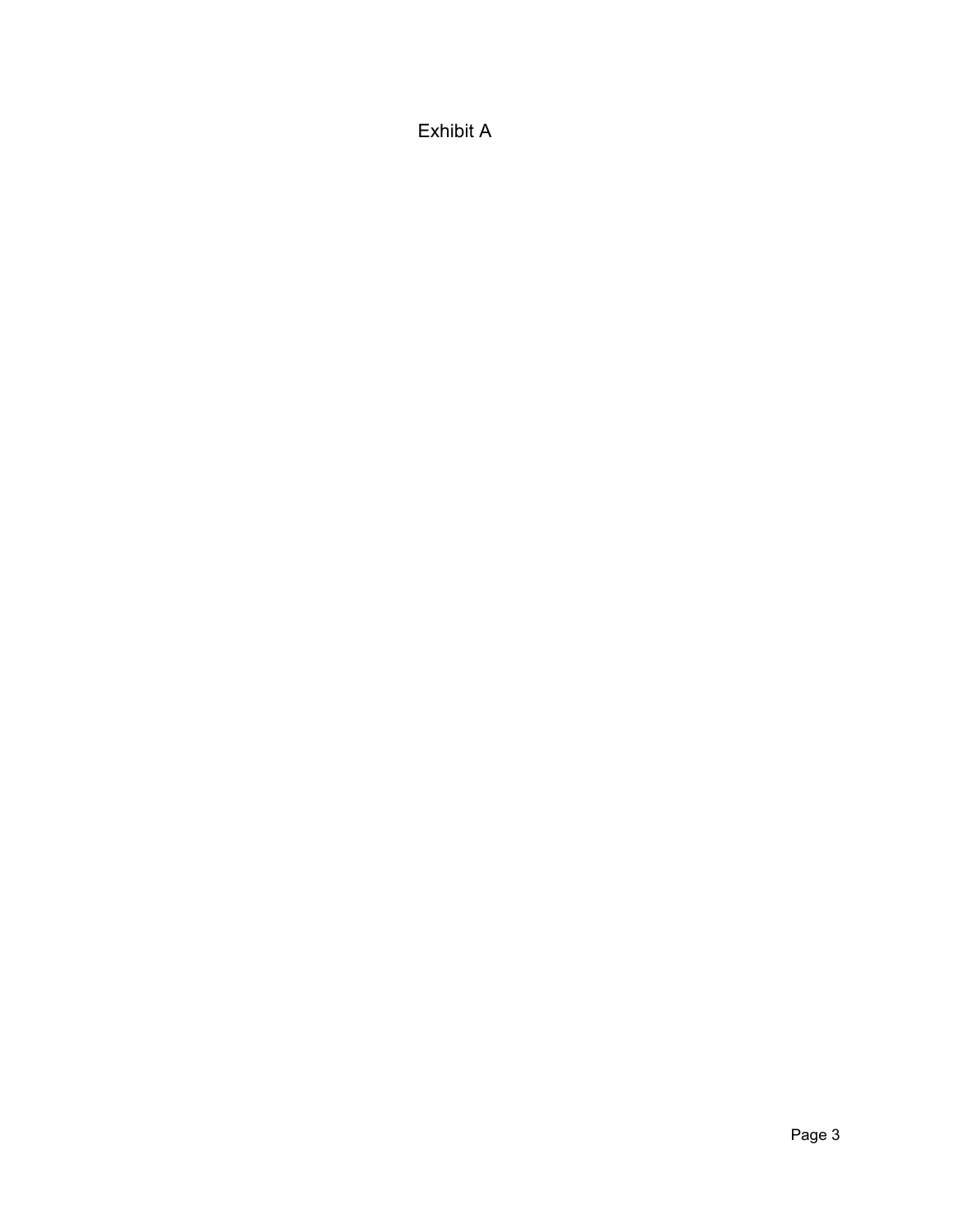### **PLAN OF DISSOLUTION OF THE ARGYLE ECONOMIC DEVELOPMENT CORPORATION**

This Plan of Dissolution, (the "Plan"), is intended to accomplish the complete liquidation of the Argyle Economic Development Corporation, (the "Corporation").

1. Special Election. Pursuant to a special election called on November 3, 2020, the qualified voters of the Town of Argyle voted to terminate the Corporation, subject to the creation of the Argyle Municipal Development District. The qualified voters of the Town of Argyle, at the November 3, 2020 special election, also voted to create the Argyle Municipal Development District. Subject to such special election, the Corporation adopts this dissolution plan to terminate the Corporation.

2. Adoption of Plan. This Plan shall become effective as of the first date and time this Plan and resolutions providing for the dissolution of the Corporation are adopted by the Board of Directors of the Corporation and the Town Council of the Town of Argyle, Texas, (the "Effective Date").

3. Notice to Claimants. As promptly as practicable after the Effective Date, the Corporation shall cause written notice of its intention to dissolve to be sent by registered or certified mail to each known claimant against the Corporation, if any.

4. Payment of Obligations. As promptly as practicable after the Effective Date, the Corporation shall pay or make adequate provision for the payment of all known debts, obligations, or liabilities of the Corporation.

5. Distribution of Assets. As promptly as practicable after the payment of all known debts, obligations, or liabilities of the Corporation (or the provision for such payment is made) and registration of the newly-formed Municipal Development District ("MDD"), the remaining assets of the Corporation, if any, shall be distributed to the Town of Argyle, Texas, or otherwise in accordance with the Texas Business Organizations Code, (the "Code"), and the Texas Development Corporation Act, (the "Act").

6. Dissolution. As promptly as practicable after the Effective Date, a Certificate of Termination of the Corporation, and related required documents, if any, shall be filed with the Texas Secretary of State in accordance with the Code, the Act, and all other applicable law.

7. Termination of Business. From and after the Effective Date, the Corporation shall not engage in any business activity, except for operations and activities related to maintaining and preserving its assets pending the termination and winding-up of its affairs in an orderly manner, and its withdrawal from the State of Texas, in which it is qualified to do business, all in accordance with this Plan and applicable law.

8. Power of Officers. The officers of the Corporation shall do all acts and things provided for in this Plan and any and all other acts and things that they may deem